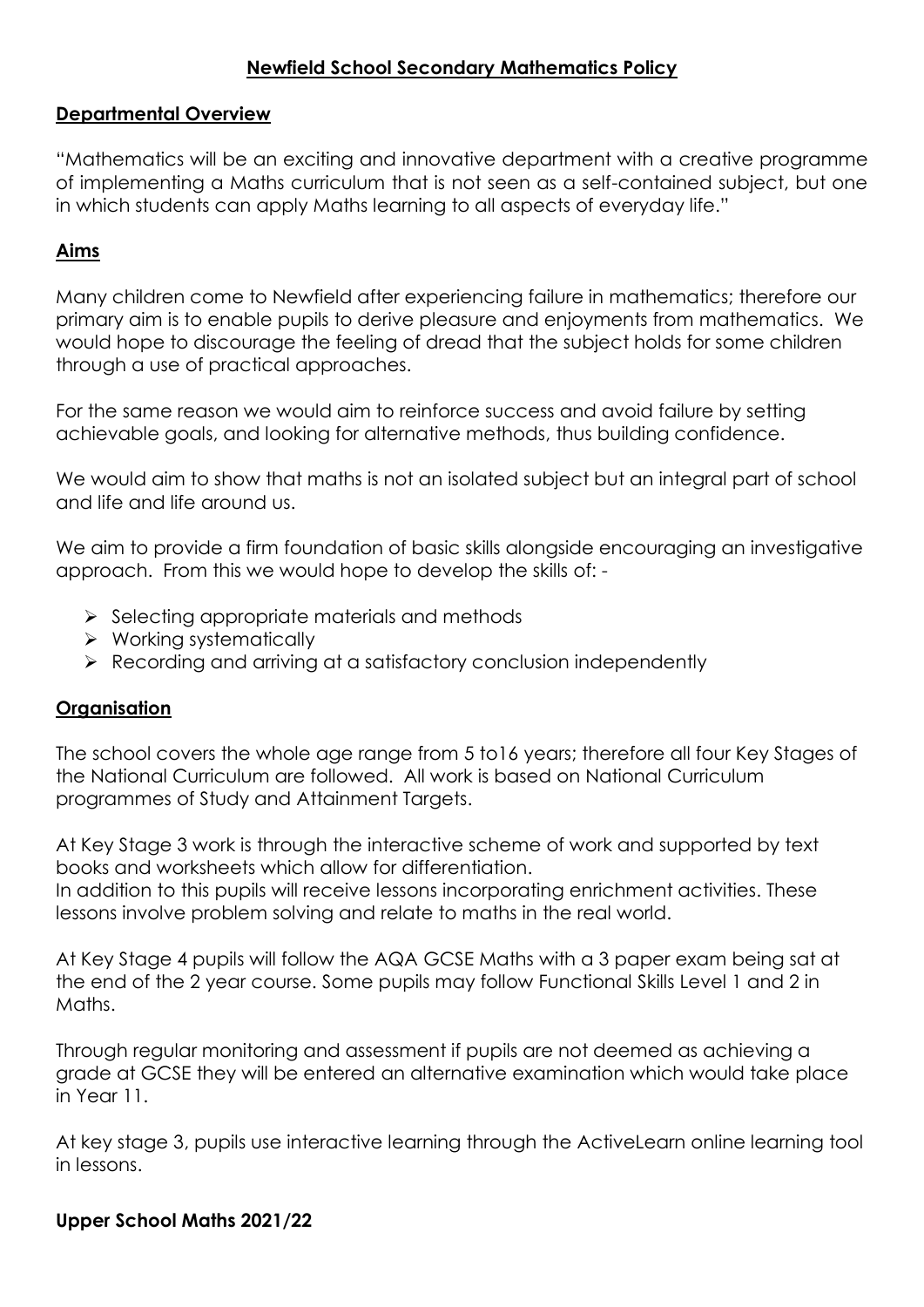At all stages, every opportunity should be taken to encourage pupils to find mathematical links in lessons and activities other than maths.

## **Teaching and Learning Strategies**

Generally new topics will be presented to a whole group. Thereafter, individual programmes will be prepared for each pupil with levelled work given which allows for the necessary differentiation. Pupils who lack confidence should be given a narrower programme of work, in order that they might have a sense of achievement. The more able children should be given work to stretch and challenge them. The schemes in use offer every opportunity for this sort of individualised work.

Co-operative work, in small groups or pairs, should be encouraged. The skills required for this will have to be taught and teachers will be expected to judge carefully how long pupils can usefully sustain such co-operation. The criteria for pairing should be judged by an approximate level of understanding as well as social skills.

There should be an appropriate balance between oral work, written work and work with a practical outcome in line with NNS.

Computer programmes should be used to add another dimension to learning in all Attainment Targets.

Attractive displays of work and teacher generated interest boards should be used whenever possible.

#### **Resources**

Textbooks, Interactive whiteboards and subscriptions to online resources in including My Maths and ActiveLearn. There is selected equipment designed to support and extend the mathematics curriculum will be centrally based for all to access.

Some frequently used materials, such as multibase blocks, counters, measuring tapes, 1- 10, 1-50 number lines, hundred squares, counting sticks and calculators, are to be kept in the classrooms.

Video recordings of mathematics programmes are sometimes useful but should be used selectively.

A number of programmes such as Active Teach, Active Learn and My Maths are available to be used in the computer suite which reinforces the National Curriculum Programmes of Study.

Mathematics is taught by the class teachers but support staff can be usefully employed when a one to one situation is required for helping with small groups or simply to be available generally.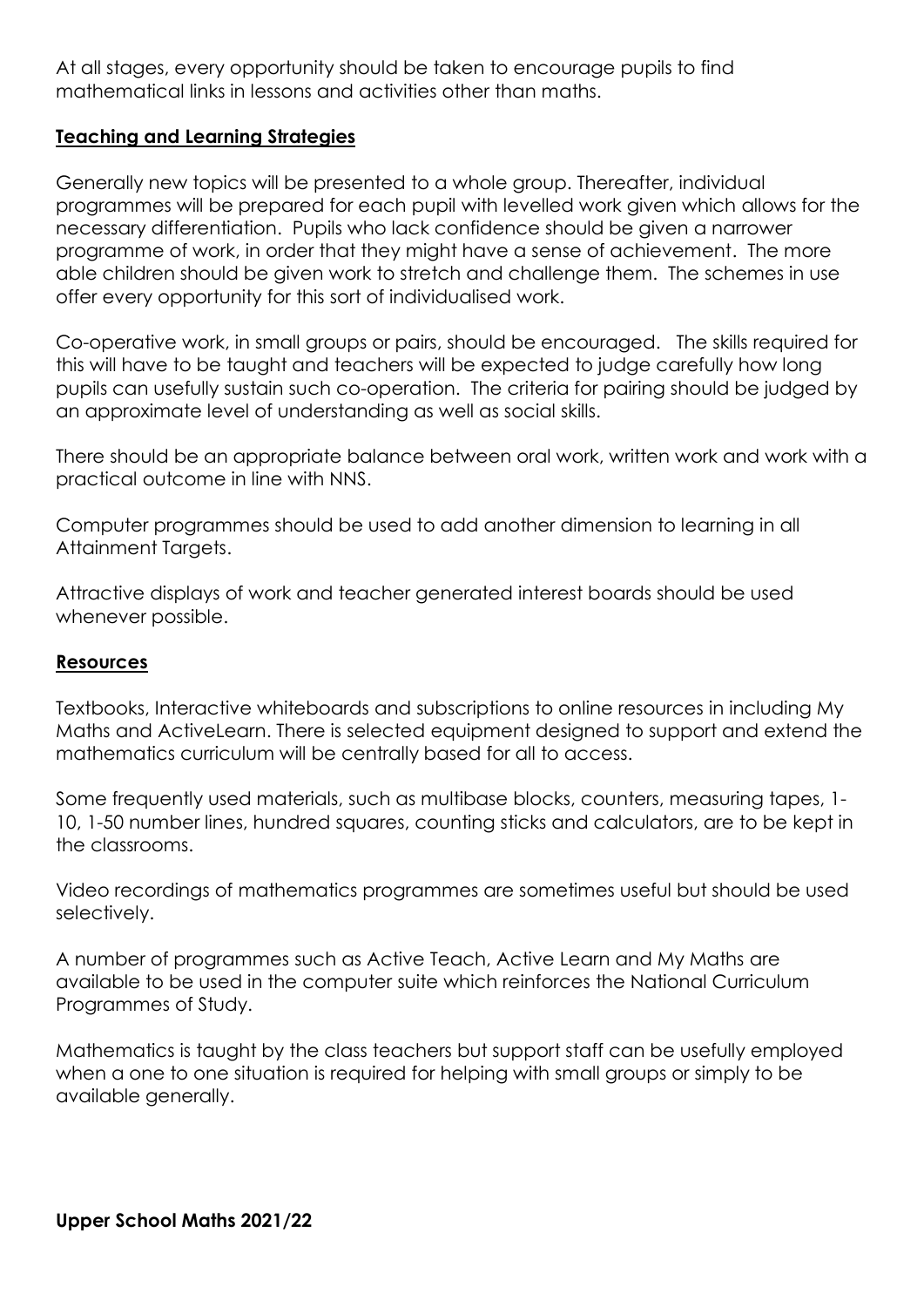# **Assessment and recording**

At **Newfield School** we teach mathematics to all children, whatever their ability.

Mathematics forms part of the school curriculum policy to provide a broad and balanced education to all children. Through our mathematics teaching we provide learning opportunities that enable all pupils to make progress. We do this by setting suitable learning challenges and responding to each child's different needs. Assessment against the National Curriculum allows us to consider each child's attainment and progress against expected levels.

When progress fall significantly outside the expected range then interventions will be put in place.

We assess children's work in mathematics from three aspects (long term, short-term and medium-term). We make short-term assessments which we use to help us adjust our daily plans. These short-term assessments are closely matched to the teaching objectives.

We make medium-term assessments to measure progress against the key objectives, and to help us plan the next unit of work.

We make long-term assessments towards the end of the school year and we use these to assess progress against school and national targets. We can then set targets for the next school year and make a summary of each child's progress before discussing it with parents.

#### **Monitoring and review**

Monitoring of the standards of children's work and of the quality of teaching in mathematics is initially the responsibility of the mathematics subject leader. The mathematics subject leader gives the head teacher an annual summary in which s/he evaluates strengths and weaknesses in the subject and indicates areas for further improvement. There will be allocated regular time for the mathematics subject leader so that s/he can review samples of children's work across the school.

#### **Work Sampling**

- Evidence files of all KS3/4 classes to be moderated once per term.
- A moderation sample will be selected by Mrs Furlong (Maths Co-ordinator)
- The moderation external partners are Crosby High School and Presfield School. External moderation of at least 2 pupils from the class will aim to check marking against national guidelines on a termly basis.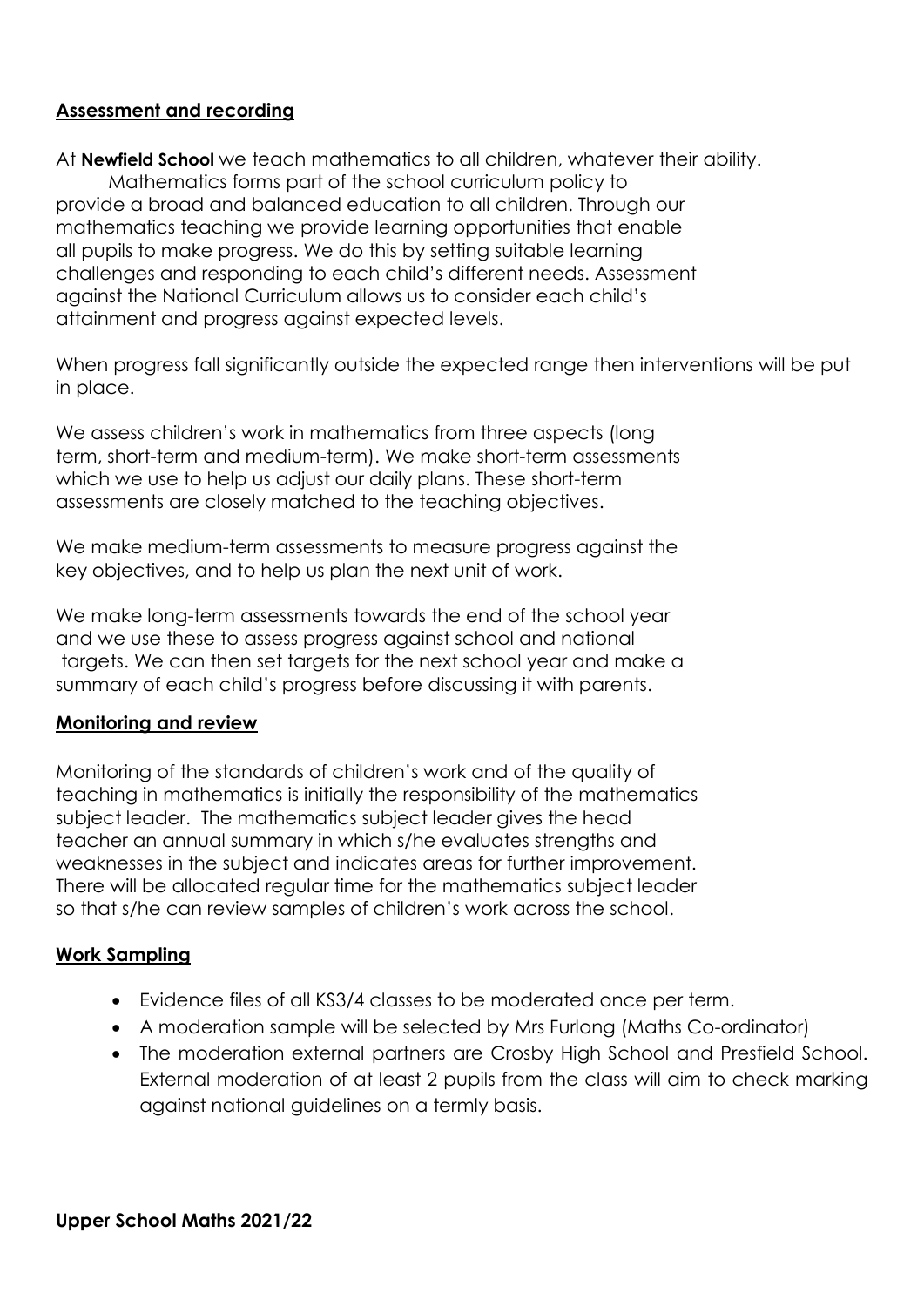# **Numeracy**

The School aims to empower pupils with the **numeracy** skills required for them to become confident learners and lead fulfilled lives as citizens of their local and the wider community.

Numeracy is a skill that involves confidence and competence with numbers and measures. It requires an understanding of the number system, and an ability to solve number problems in a variety of contexts. Numeracy also demands practical understanding of the ways in which information is gathered by counting and measuring, and is presented in

- Graphs
- Diagrams
- Charts
- Tables.

Mathematical skills can be consolidated and enhanced when pupils have opportunities to apply and develop them across the curriculum. Poor numeracy skills, in particular, hold back pupils' progress and can lower their self-esteem. To improve these skills is a whole-school matter. Each department identifies in their planning the contribution it makes towards numeracy and other

mathematical skills so that pupils become confident at tackling mathematics in any context.

At Newfield School, numeracy is embedded across the curriculum through planning and assessment. Weekly words and phrases are displayed in all classrooms and referred to throughout lessons.

#### **Contribution of mathematics to teaching in other curriculum areas**

#### **English**

Mathematics contributes significantly to the teaching of English in our school by actively promoting the skills of reading, writing, speaking and listening. For example, we encourage children to read and interpret problems in order to identify the mathematics involved. The children explain and present their work to others during plenary sessions.

# **Information and communication technology (ICT)**

**Upper School Maths 2021/22** Teachers of mathematics at Newfield are encouraged to make ICT a part of each lesson. Classrooms have interactive whiteboards and this has helped broaden teaching and